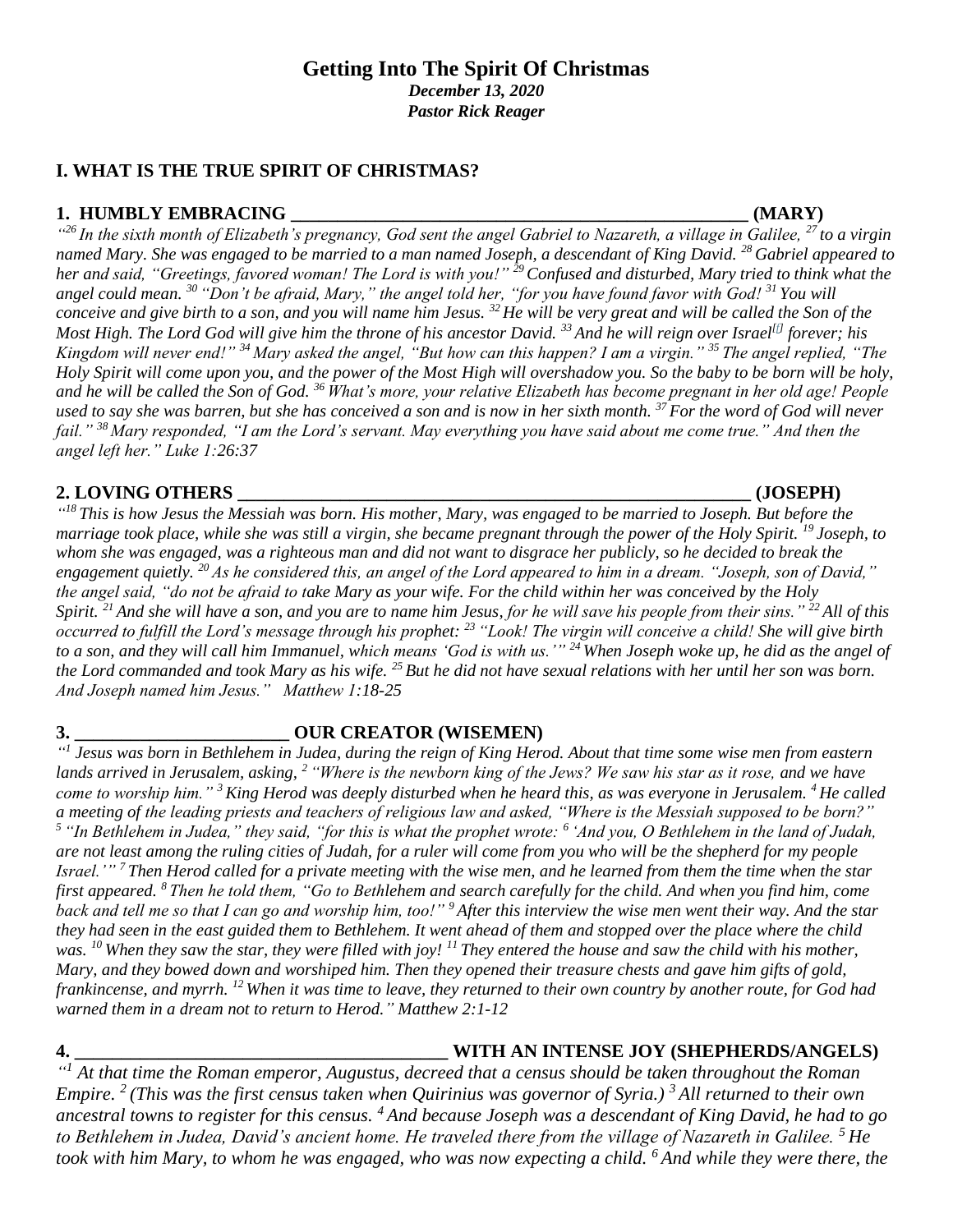time came for her baby to be born. <sup>7</sup> She gave birth to her firstborn son. She wrapped him snugly in strips of *cloth and laid him in a manger, because there was no lodging available for them. <sup>8</sup> That night there were shepherds staying in the fields nearby, guarding their flocks of sheep. <sup>9</sup> Suddenly, an angel of the Lord appeared among them, and the radiance of the Lord's glory surrounded them. They were terrified, <sup>10</sup> but the angel reassured them. "Don't be afraid!" he said. "I bring you good news that will bring great joy to all people. <sup>11</sup> The Savior—yes, the Messiah, the Lord—has been born today in Bethlehem, the city of David! <sup>12</sup> And you will recognize him by this sign: You will find a baby wrapped snugly in strips of cloth, lying in a manger." <sup>13</sup> Suddenly, the angel was joined by a vast host of others—the armies of heaven—praising God and saying, <sup>14</sup> "Glory to God in highest heaven, and peace on earth to those with whom God is pleased." <sup>15</sup> When the angels had returned to heaven, the shepherds said to each other, "Let's go to Bethlehem! Let's see this thing that has happened, which the Lord has told us about." <sup>16</sup> They hurried to the village and found Mary and Joseph. And there was the baby, lying in the manger. <sup>17</sup> After seeing him, the shepherds told everyone what had happened and what the angel had said to them about this child. <sup>18</sup> All who heard the shepherds' story were astonished, <sup>19</sup> but Mary kept all these things in her heart and thought about them often. <sup>20</sup> The shepherds went back to their flocks, glorifying and praising God for all they had heard and seen. It was just as the angel had told them." Luke 2:1-20*

# **5. BRINGING \_\_\_\_\_\_\_\_\_\_\_\_\_\_\_\_\_\_\_\_\_\_\_\_\_\_\_\_\_\_\_\_\_\_\_\_ (JESUS)**

*" <sup>20</sup> As he considered this, an angel of the Lord appeared to him in a dream. "Joseph, son of David," the angel said, "do not be afraid to take Mary as your wife. For the child within her was conceived by the Holy Spirit. <sup>21</sup> And she will have a son, and you are to name him Jesus, for he will save his people from their sins." <sup>22</sup>All of this occurred to fulfill the Lord's message through his prophet: <sup>23</sup> "Look! The virgin will conceive a child! She will give birth to a son, and they will call him Immanuel, which means 'God is with us.'" Matthew 1:18-25*

*" <sup>10</sup> For the Son of Man came to seek and to save the lost." Luke 19:10*

# **II. HOW CAN I GET INTO THE SPIRIT OF CHRISTMAS?**

### **1. EMBRACE GOD'S \_\_\_\_\_\_\_\_\_\_\_\_\_\_\_\_\_\_\_\_\_\_\_\_\_\_\_\_\_\_\_\_\_\_\_\_\_\_**

*" <sup>10</sup> For we are God's masterpiece. He has created us anew in Christ Jesus, so we can do the good things he planned for us long ago." Ephesians 2:10*

#### **HOW?**

### **i. \_\_\_\_\_\_\_\_\_\_\_\_\_\_\_\_\_\_\_\_\_\_\_\_\_\_\_\_\_\_ BEFORE GOD**

*" 7 So humble yourselves before God. Resist the devil, and he will flee from you. <sup>8</sup>Come close to God, and God will come close to you. Wash your hands, you sinners; purify your hearts, for your loyalty is divided between God and the world. <sup>9</sup> Let there be tears for what you have done. Let there be sorrow and deep grief. Let there be sadness instead of laughter, and gloom instead of joy. <sup>10</sup> Humble yourselves before the Lord, and he will lift you up in honor." James 4:7-10*

#### **ii. ASK HIM TO \_\_\_\_\_\_\_\_\_\_\_\_\_\_\_\_\_\_\_\_\_\_\_\_\_\_\_\_\_\_\_\_\_\_\_\_ FOR MY LIFE**

*" <sup>15</sup> So be careful how you live. Don't live like fools, but like those who are wise. <sup>16</sup> Make the most of every opportunity in these evil days. <sup>17</sup> Don't act thoughtlessly, but understand what the Lord wants you to do." Ephesians 5:15-17*

### **iii. BEGIN LIVING IT OUT \_\_\_\_\_\_\_\_\_\_\_\_\_\_\_\_\_\_\_\_\_\_\_\_\_**

*" <sup>22</sup> But don't just listen to God's word. You must do what it says. Otherwise, you are only fooling yourselves." James 1:22*

# **2. BEGIN TO \_\_\_\_\_\_\_\_\_\_\_\_\_\_\_\_\_\_\_\_\_\_\_\_\_\_ EVERYONE IN MY \_\_\_\_\_\_\_\_\_\_\_\_\_\_\_\_\_\_\_\_\_\_\_\_\_\_\_\_\_\_\_\_\_\_\_\_**

*" <sup>14</sup> Above all, clothe yourselves with love, which binds us all together in perfect harmony." Colossians 3:14*

*" <sup>18</sup> Dear children, let's not merely say that we love each other; let us show the truth by our actions." 1 John 3:18*